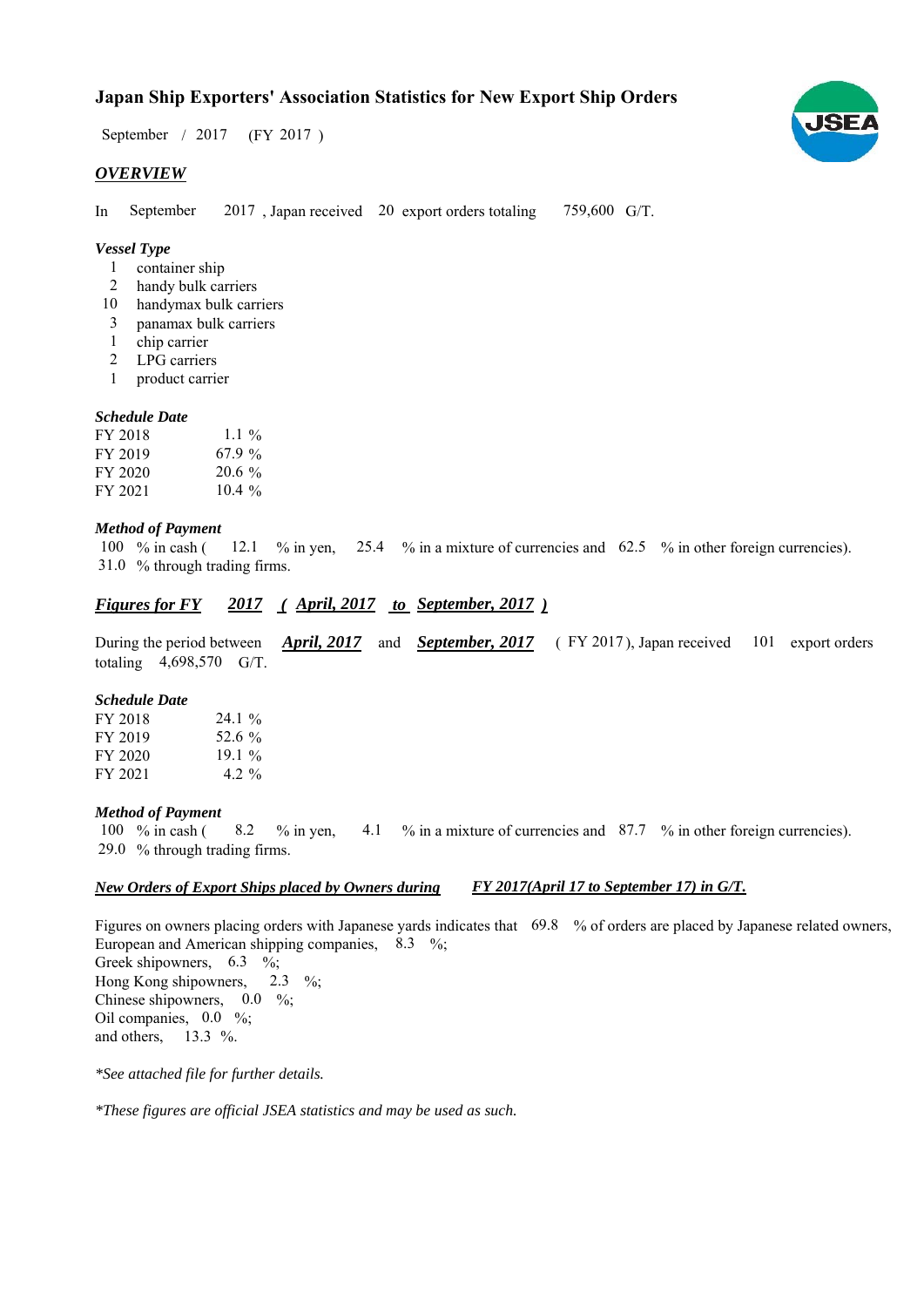# Based on Fiscal Year

No. G/T No. G/T No. G/T No. G/T No. G/T No. G/T No. G/T No. G/T General Cargos ( 5 230,000 2 305,000 0 0 0 0 0 1 151,000 1 151,000 4 607,000 9 837,000 Bulk Carriers 63 2,834,650 22 805,950 16 800,620 13 449,500 20 612,400 16 593,950 87 3,262,420 111 4,472,320 Tankers | 27 | 1,728,159 || 1 | 63,500 | 2 | 208,300 | 4 | 542,700 | 0 | 3 | 14,650 | 10 | 829,150 | 22 | 1,751,310 Combined Carriers 0 0 0 0 0 0 0 0 0 0 0 0 0 0 0 0 Others | 0 | 0 || 0 || 0 || 0 || 0 || 0 || 0 || 0 || 0 || 0 | Total 95 4,792,809 25 1,174,450 18 1,008,920 17 992,200 21 763,400 20 759,600 101 4,698,570 142 7,060,630 FY 2017/FY2016 (%)  $* 23.8$  212.5 620.1 327.1 275.4 402.1 316.4 \*\* 254.9 In CGT | | 2,002,825|| | 536,920| | 396,975| | 378,397| | 375,991| | 368,326| | 2,056,609| | 3,011,043 Apr 17 to May 17 June 2017 July 2017 Description Apr 16 to Mar 17 August 2017 September 2017 Apr 17 to Sep 17 Jan 17 to Sep 17

*Figures for shipbuilding orders of 500 G/T and over for export as steel vessels placed with JSEA members are covered.*

\*FY 2016/FY2015

\*\*Calendar Year 2017

JSEA (October 2017)

## New Export Orders Placed in September 2017 (FY 2017)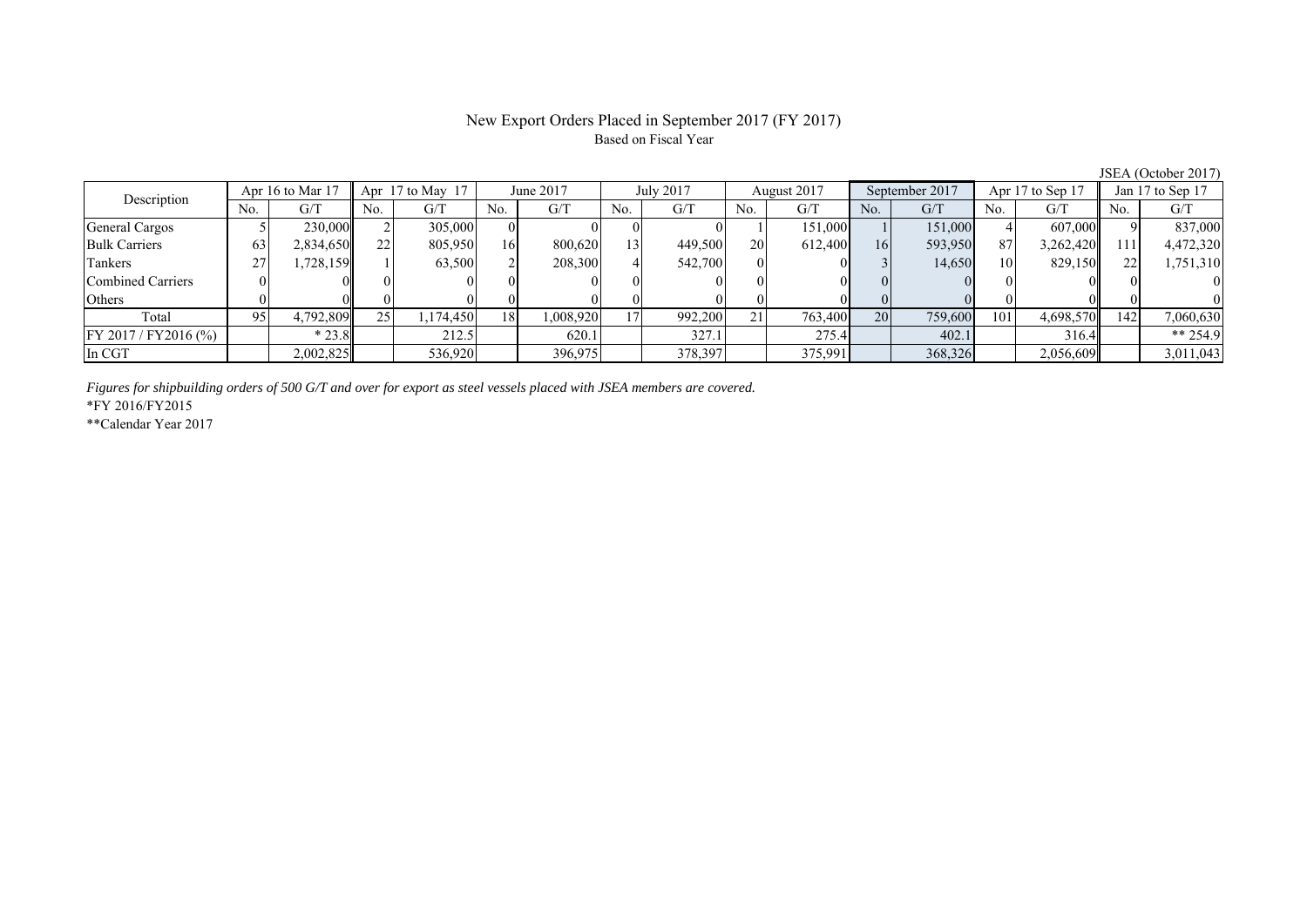#### Export Ships Delivered in September 2017 (FY 2017) Based on Fiscal Year

| Description             |     | Apr 16 to Mar 17 | Apr 17 to May 17 |          |     | June 2017 |                 | July 2017 |                | August 2017 |     | September 2017 |     | Apr 17 to Sep 17 |     | Jan 17 to Sep 17 |  |
|-------------------------|-----|------------------|------------------|----------|-----|-----------|-----------------|-----------|----------------|-------------|-----|----------------|-----|------------------|-----|------------------|--|
|                         | No. | G/T              | No.              | G/T      | No. | G/T       | No.             | G/T       | N <sub>0</sub> | G/T         | No. | G/T            | No. | G/T              | No. | G/T              |  |
| General Cargos          | 14. | 929,115          |                  | 301,418  |     | 300,633   |                 | 75.044    |                | 76,299      |     | 301,341        | 10  | 1,054,735        |     | 1,430,640        |  |
| <b>Bulk Carriers</b>    | 223 | 8,589,607        | 24               | 892,962  |     | 571,522   | 19              | 725,780   |                | 425,262     | 12  | 330,572        | 83  | 2,946,098        | 169 | 6,194,396        |  |
| Tankers                 |     | 1,336,139        |                  | 501,001  |     | 162.797   |                 | 262,277   |                | 63,497      |     | 231,512        | 19  | .221,084         | 29  | 1,554,258        |  |
| Combined Carriers       |     |                  |                  |          |     |           |                 |           |                |             |     |                |     |                  |     |                  |  |
| Others                  |     | 20,637           |                  | 125,572  |     |           |                 |           |                |             |     |                |     | 125,572          |     | 146,209          |  |
| Total                   | 265 | 10,875,498       |                  | .820,953 | 21  | 1,034,952 | 25 <sub>1</sub> | ,063,101  | 131            | 565,058     | 19  | 863,425        | 13  | 5,347,489        | 215 | 9,325,503        |  |
| $FY 2017 / FY 2016$ (%) |     | $*91.9$          |                  | 101.5    |     | 97.4      |                 | 178.0     |                | 93.0        |     | 77.0           |     | 103.2            |     | ** 93.8          |  |
| In CGT                  |     | 5,149,199        |                  | 889,178  |     | 455,550   |                 | 493,380   |                | 259,954     |     | 404,144        |     | 2,502,206        |     | 4,436,865        |  |

*Deliveries of new shipbuilding orders of 500 G/T and over for export as steel vessels placed with JSEA members are covered.*

\*FY 2016/FY2015

\*\*Calendar Year 2017

JSEA (October 2017)